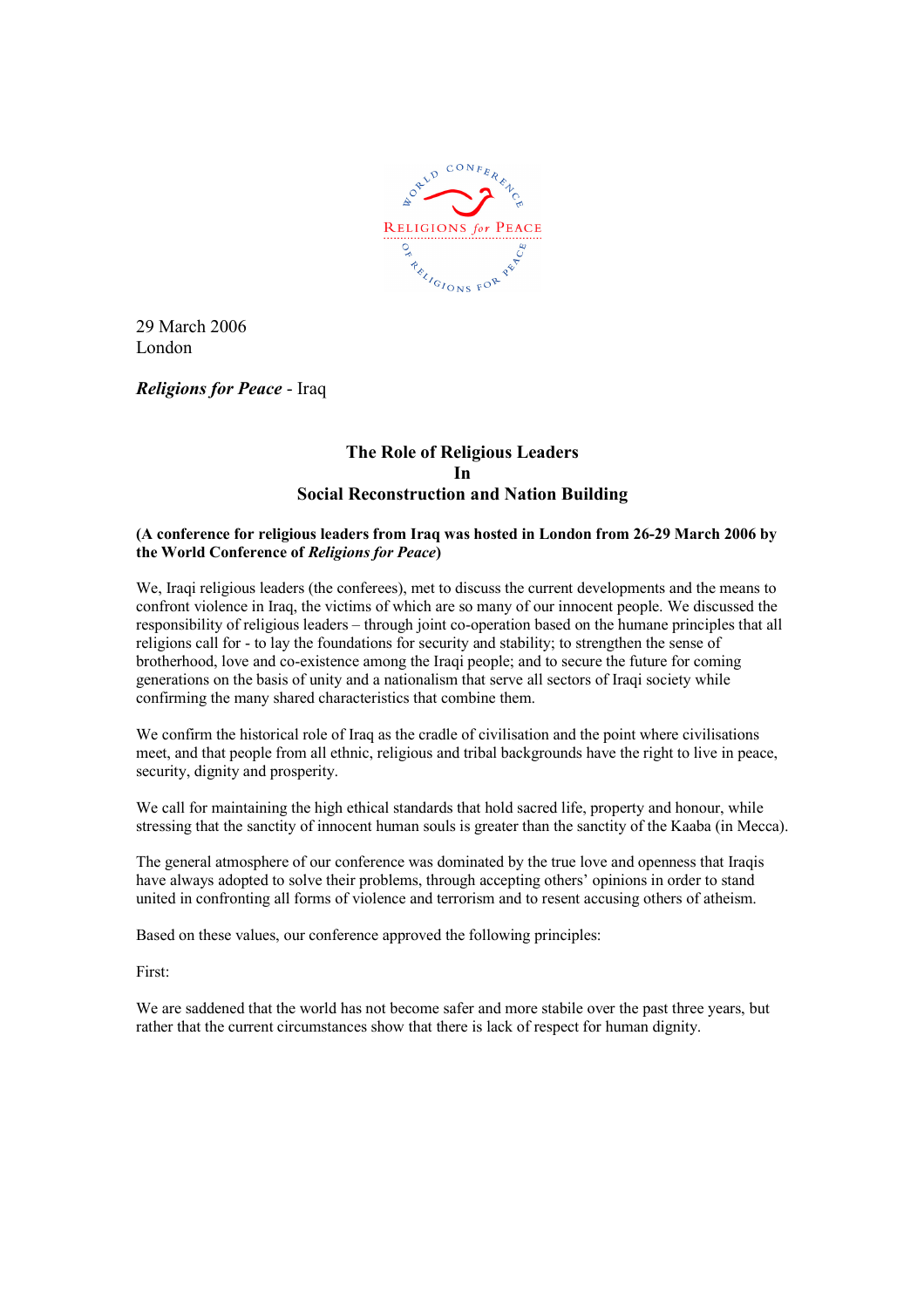#### Second:

We confirm the principal requirements for solving the crisis in Iraq:

- 1- The need to form a powerful government and a strong, balanced army capable of securing the country's sovereignty
- 2- The need to differentiate between terrorist acts, murder, sabotage and forced migration on the one hand and legitimate resistance, in accordance with international law, to any occupation
- 3- The need to reject very strongly accusing some Iraqis of atheism, proscribing them, violating their dignity and attacking their shrines. We are united in confronting these criminal acts, whether they are launched from within Iraq or from abroad.
- 4- The significance of a fair and balanced national economy in solving the current crisis as set out by the Constitution for a fair society that focuses on equity, giving, and altruism.
- 5- The recognition that Iraq is for all Iraqis and that the things that unite them are far more than those that divide them.

### Third:

The conferees suggest fulfilling the goals above, through:

- 1- Maintaining dialogue amongst various religious, faith and ethnic leaders by holding regular conferences, carrying out visits; forming peace teams to visit trouble areas and holding public gatherings that bring together all sects in public events.
- 2- Emphasising in religious sermons the need to: increase the spirit of tolerance and forgiveness, reject all forms of violence and extremism, confirm the sanctity and dignity of Iraqi citizens, and criminalize all those who provide help to those who commit crime.
- 3- Strengthening the culture of "acknowledging others" and benefiting from the achievements of others.
- 4- Confronting, very firmly, those who try to foment strife by using the mass media; confronting those who bring evil on our people; and declaring that we are united in order to deter those who have ambitions in Iraq.
- 5- Deepening the religious spirit in the development of civil society in order to achieve the highest social, economic, cultural and political standards for our people.
- 6- Convening a widely inclusive conference in Iraq which will bring together all religious leaders, so that everybody bears their responsibilities, in word and deed. (As recommended by the previous meetings through the activation of the Iraqi Council of Religions for Peace).
- 7- Stressing the sanctity of sacred places, whether they be shrines, mosques, husainiyas (for the Shiite), churches and other places of worship, and the importance of providing protection for such places and their congregations.
- 8- Calling on humanitarian voluntary organisations to help the Iraqi people in scientific training and the development of their scientific and medical expertise, through fellowships and scholarships - the lack of which leads to the migration of intellectuals.